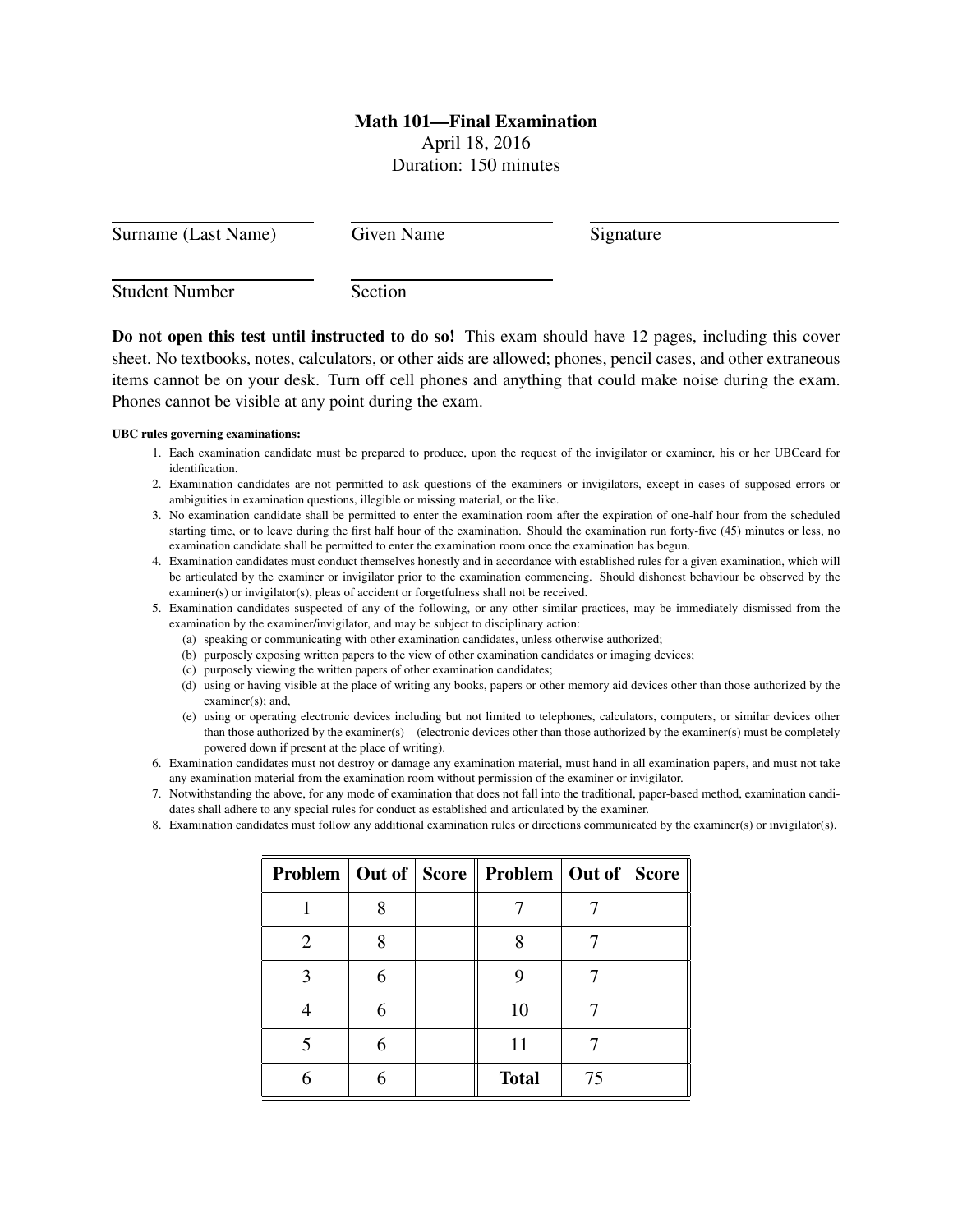Math 101—Final Examination page 2 of 12

Problems 1–2 are answer-only questions: the correct answers in the given boxes earns full credit, and no partial credit is given.

1a. **[2 pts]** Calculate 
$$
\int_0^{\pi} x \cos x \, dx
$$
. Simplify your answer completely. Answer:

1b. [2 pts] Which integral represents the area between the graphs of  $y = 2^{-x}$  and  $y = 1 - x$ ? Answer:  $\cdot$ 1  $\overline{a}$  1

$$
\mathbf{A:} \int_0^1 (2^{-x} - (1 - x)) dx \quad \mathbf{C:} \int_0^1 ((2^{-x})^2 - (1 - x)^2) dx \quad \mathbf{F:} \int_0^1 ((1 - x) - 2^{-x}) dx
$$
\n
$$
\mathbf{B:} \int_{-1}^0 (2^{-x} - (1 - x)) dx \quad \mathbf{D:} \int_{-1}^0 ((1 - x)^2 - (2^{-x})^2) dx \quad \mathbf{H:} \int_{-1}^0 ((1 - x) - 2^{-x}) dx
$$

1c. [2 pts] Which integral equals 
$$
\int_0^{\pi/2} f(\sin x) dx
$$
? Answer:   
\nJ:  $\int_0^1 f(u) du$    
\nK:  $\int_0^1 \frac{f(u)}{\sqrt{1-u^2}} du$    
\nN:  $\int_0^{\arcsin(\pi/2)} \frac{f(u)}{\sqrt{1-u^2}} du$    
\nR:  $\int_0^{\pi/2} \frac{f(u)}{\sqrt{1-u^2}} du$   
\nL:  $\int_0^1 f(u) \cos u du$    
\nP:  $\int_0^{\arcsin(\pi/2)} f(u) \cos u du$    
\nS:  $\int_0^{\pi/2} f(u) \cos u du$ 

1d. [2 pts] Which fraction equals the decimal  $0.\overline{321} = 0.321321321...$ ? Answer:

T: 1/3 X: 102/333 V: 322/999 Y: 8/27 W: 321/1000 Z: 107/333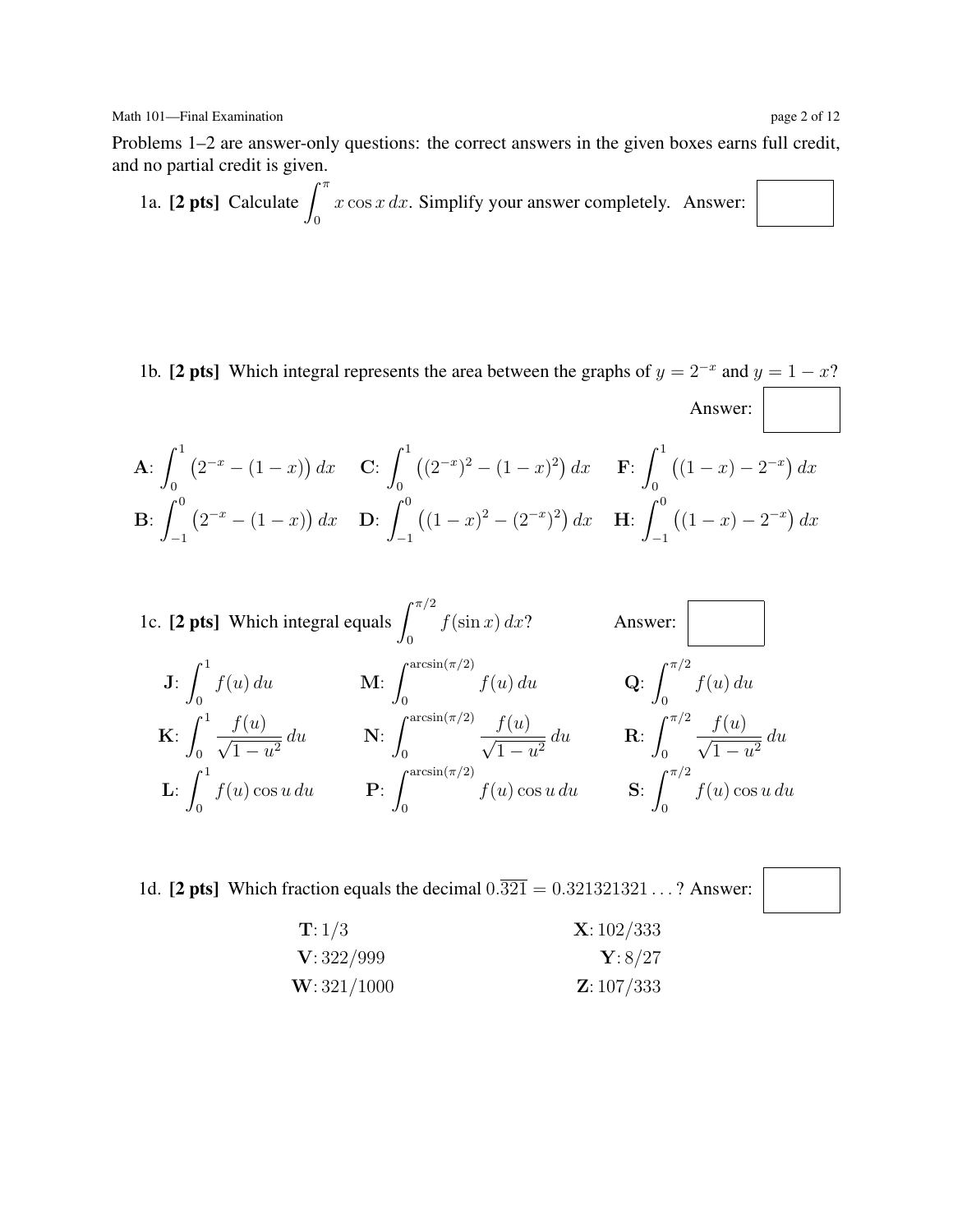Problems 1–2 are answer-only questions: the correct answers in the given boxes earns full credit, and no partial credit is given.

2a. [2 pts] Only one of the following statements is always true; determine which one is true.

(Assume 
$$
f(x)
$$
 and  $g(x)$  are continuous functions.) Answer:  
\n**A:** If  $\lim_{n \to \infty} a_n = 0$ , then  $\sum_{n=1}^{\infty} a_n$  converges.  
\n**B:** If  $f(x)$  is an odd function, then  $\int_{-3}^{-2} f(x) dx = \int_{2}^{3} f(x) dx$ .  
\n**C:** If  $\lim_{n \to \infty} a_n = 0$ , then  $\sum_{n=1}^{\infty} (-1)^n a_n$  converges.  
\n**D:** If  $g(x) \ge f(x) \ge 0$  for all  $x$  and  $\int_{1}^{\infty} g(x) dx$  converges, then  $\int_{1}^{\infty} f(x) dx$  converges.  
\n**E:**  $\int_{0}^{7} f(x^2) x dx = \int_{0}^{7} f(u) \frac{du}{2}$ .

2b. [2 pts] Which integral equals 
$$
\lim_{n \to \infty} \left( \sum_{i=1}^{n} e^{-1-2i/n} \cdot \frac{2}{n} \right)
$$
? Answer:  
\n
$$
\mathbf{F}: \int_{0}^{1} e^{-1-2x} dx \qquad \qquad \mathbf{J}: \int_{0}^{2} e^{-1-2x} dx
$$
\n
$$
\mathbf{G}: 2 \int_{0}^{2} e^{-1-2x} dx \qquad \qquad \mathbf{K}: \int_{1}^{3} e^{-x} dx
$$
\n
$$
\mathbf{H}: \int_{0}^{2} e^{-x} dx
$$

2c. [2 pts] For which values of the constant q does the sum  $\sum_{n=1}^{\infty}$  $n=1$  $(\log n)^q$  $\frac{5^{10}}{n}$  converge?

> **L:** It converges only when  $q < -1$ . **M:** It converges only when  $q \leq -1$ . N: It converges only when  $q > -1$ . **P:** It converges only when  $q \ge -1$ . **Q:** It converges for all  $q$ .

2d. **[2 pts]** Calculate 
$$
\int_{-2}^{2} xe^{x^2} dx
$$
. Simplify your answer completely. Answer:

Answer:

 $\mathcal{L}$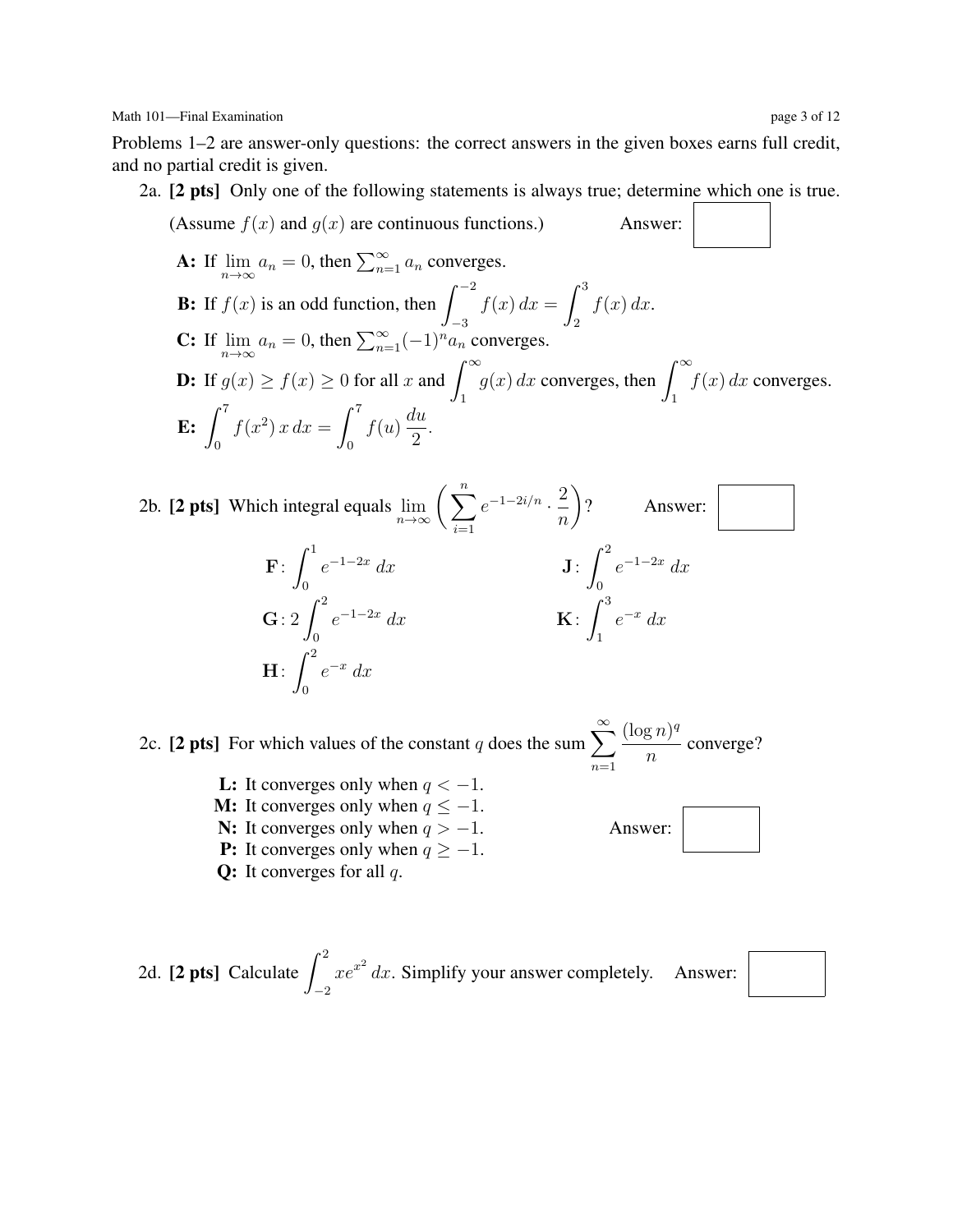Problems 3–6 are short-answer questions: put a box around your final answer, but you must include the correct accompanying work to receive full credit.

3a. [3 pts] If 
$$
F(x)
$$
 is defined by  $F(x) = \int_{x^4 - x^3}^{x} e^{\sin t} dt$ , find  $F'(x)$ .

3b. [3 pts] Evaluate  $\int \frac{dx}{2\sqrt{a^2}}$  $\frac{1}{x^2}\sqrt{ }$  $x^2-9$ . Your answer cannot contain any inverse trigonometric functions.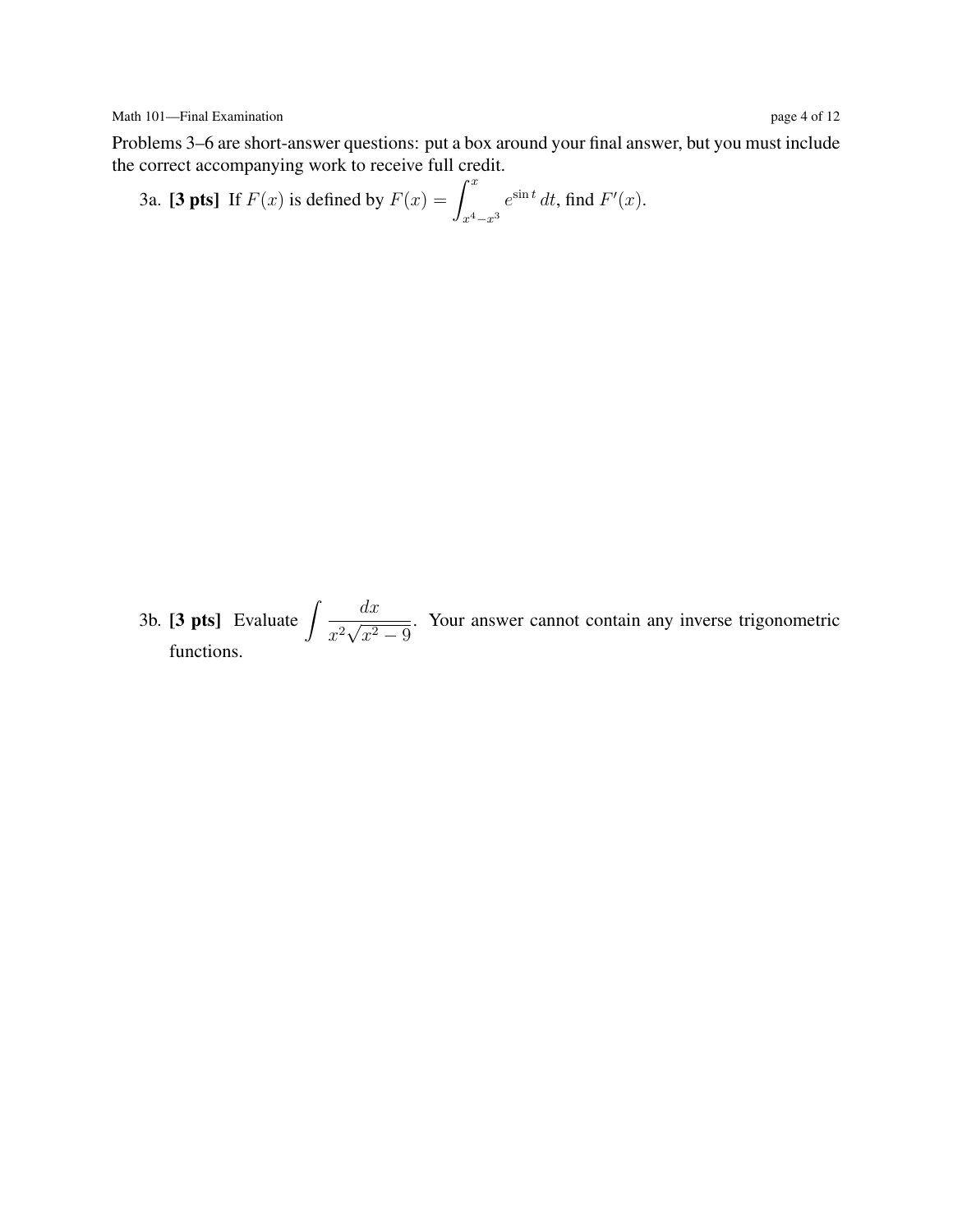Problems 3–6 are short-answer questions: put a box around your final answer, but you must include the correct accompanying work to receive full credit.

4a. [3 pts] Find the function  $y = y(x)$  that satisfies  $y(1) = 4$  and

$$
\frac{dy}{dx} = \frac{15x^2 + 4x + 3}{y}.
$$

4b. [3 pts] Calculate  $\int \frac{12x+4}{(x-2)(x-2)} dx$  $\frac{12x+1}{(x-3)(x^2+1)} dx.$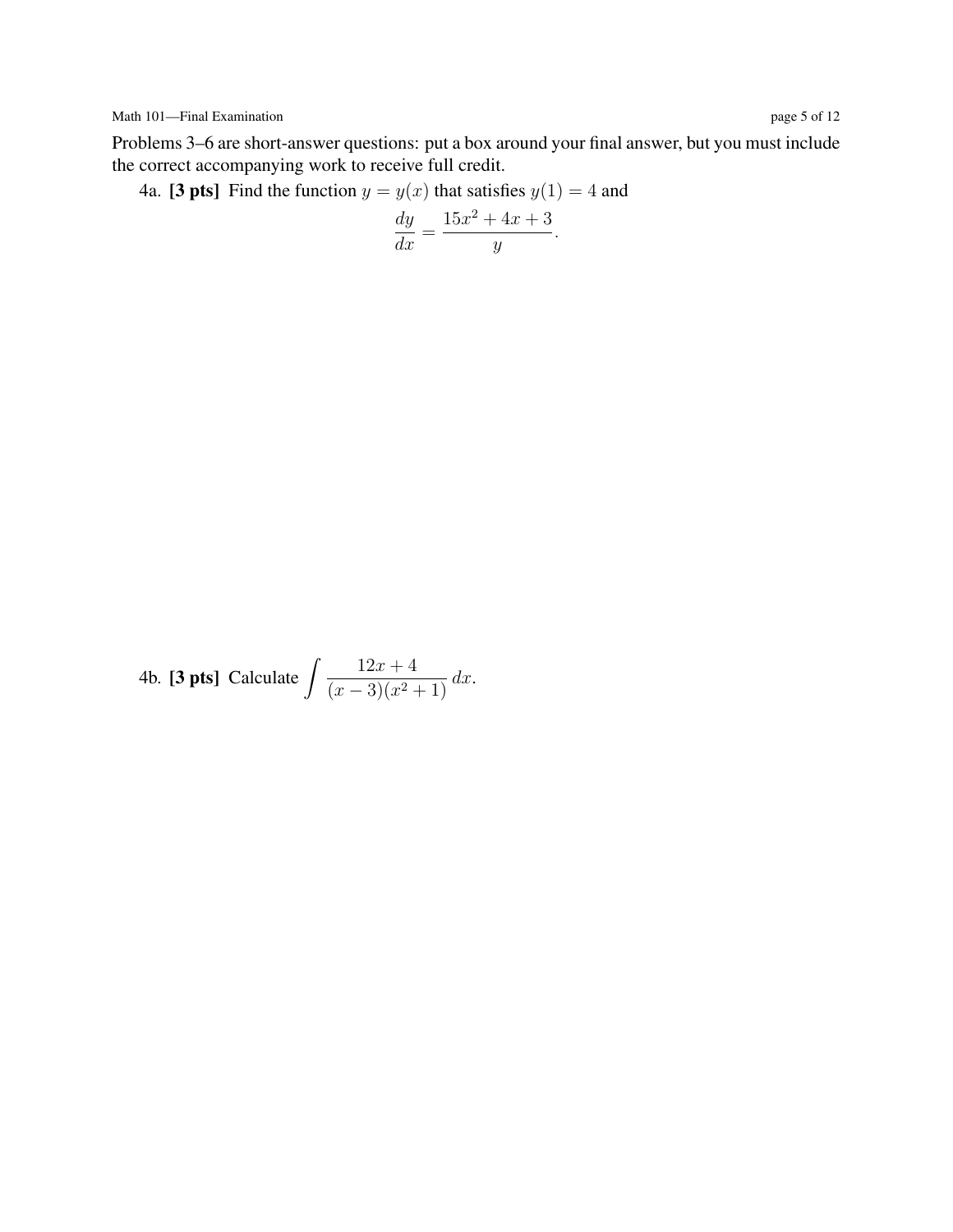Problems 3–6 are short-answer questions: put a box around your final answer, but you must include the correct accompanying work to receive full credit.

5a. [**3 pts**] Does  $\sum_{n=1}^{\infty}$  $n=1$  $e^{-\sqrt{n}}$ √  $\frac{1}{n}$  converge or diverge? Justify your conclusion.

5b. [3 pts] Does  $\sum_{n=1}^{\infty}$  $n=1$  $n^4 2^{n/3}$  $\frac{n^2}{(2n+7)^4}$  converge or diverge? Justify your conclusion.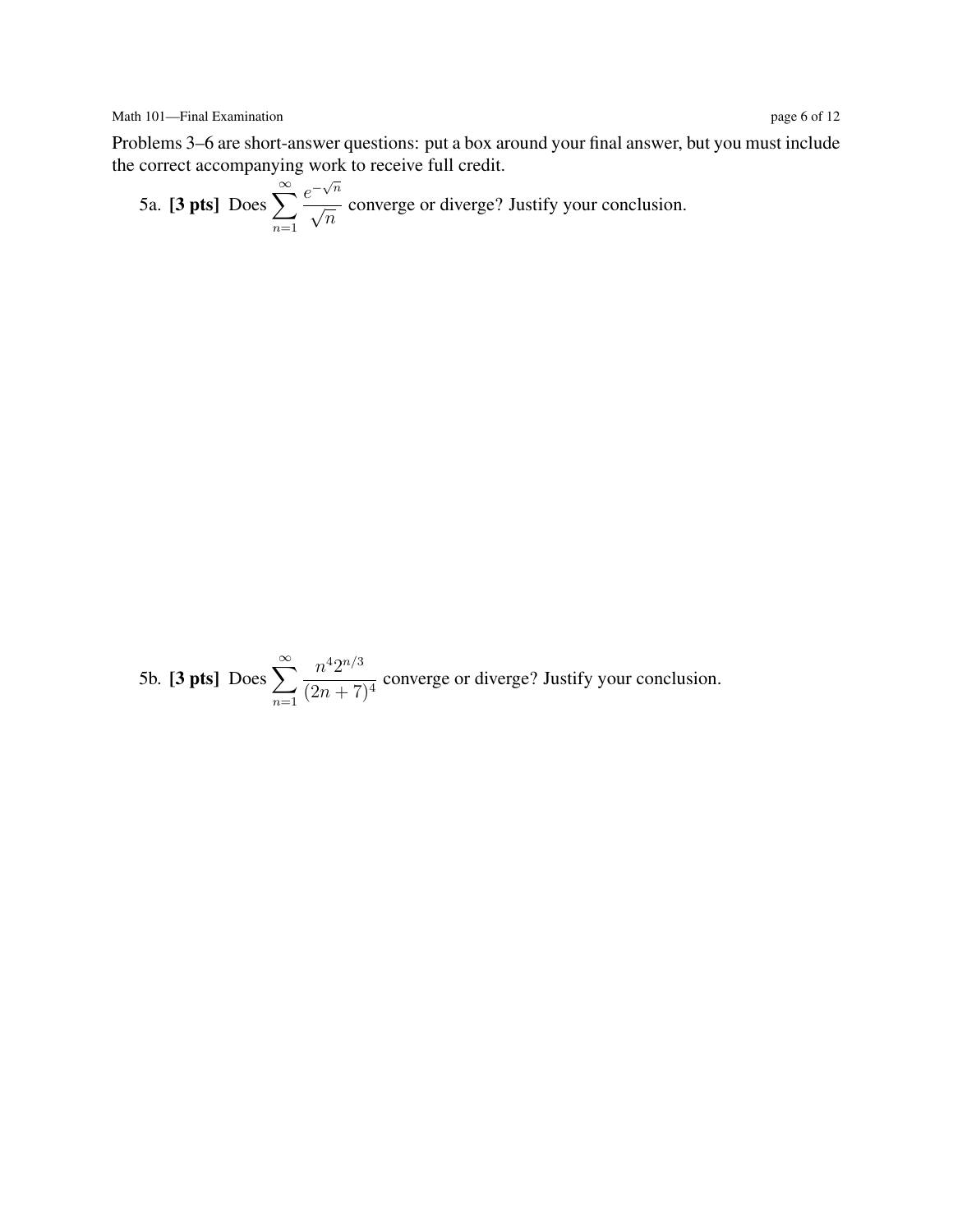## Math 101—Final Examination page 7 of 12

Problems 3–6 are short-answer questions: put a box around your final answer, but you must include the correct accompanying work to receive full credit.

6a. [3 pts] Find the sum of the convergent series  $\sum_{n=1}^{\infty}$  $n=3$  $\int$  cos  $\left(\frac{\pi}{2}\right)$  $\overline{n}$  $-\cos\left(\frac{\pi}{\pi}\right)$  $n+1$ ). Simplify your answer completely.

6b. [3 pts] Determine the interval of convergence for the power series  $\sum_{n=1}^{\infty}$  $n=1$  $\frac{(x-1)^n}{\sqrt{2}}$  $\frac{1}{\overline{n}}$ .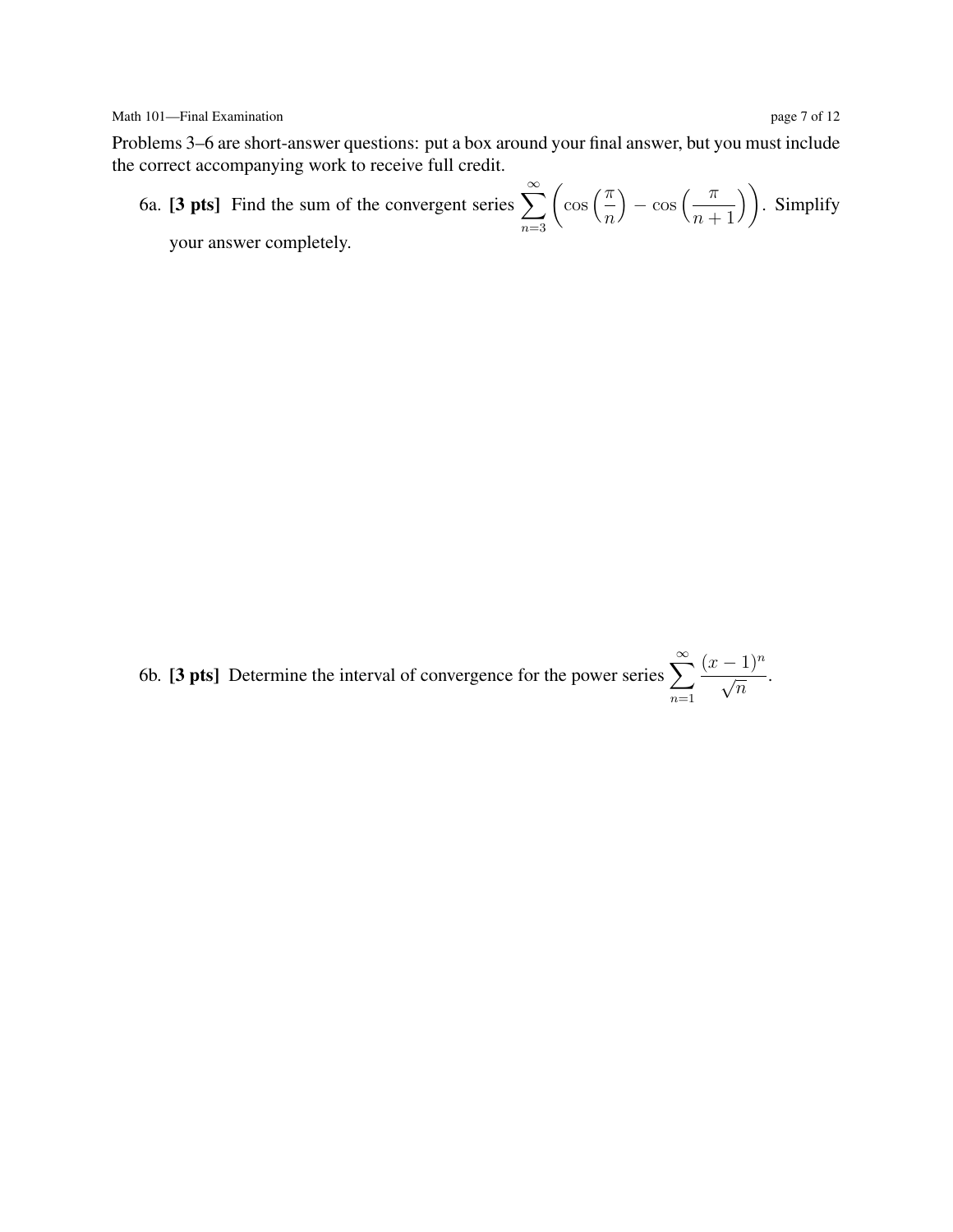Math 101—Final Examination page 8 of 12

Problems 7–11 are long-answer: give complete arguments and explanations for all your calculations answers without justifications will not be marked.

7. [7 pts] Find the average value of the function  $f(x) = 3\cos^3 x + 2\cos^2 x$  on the interval  $0 \leq x \leq \frac{\pi}{2}$  $\frac{\pi}{2}$ . Simplify your answer completely.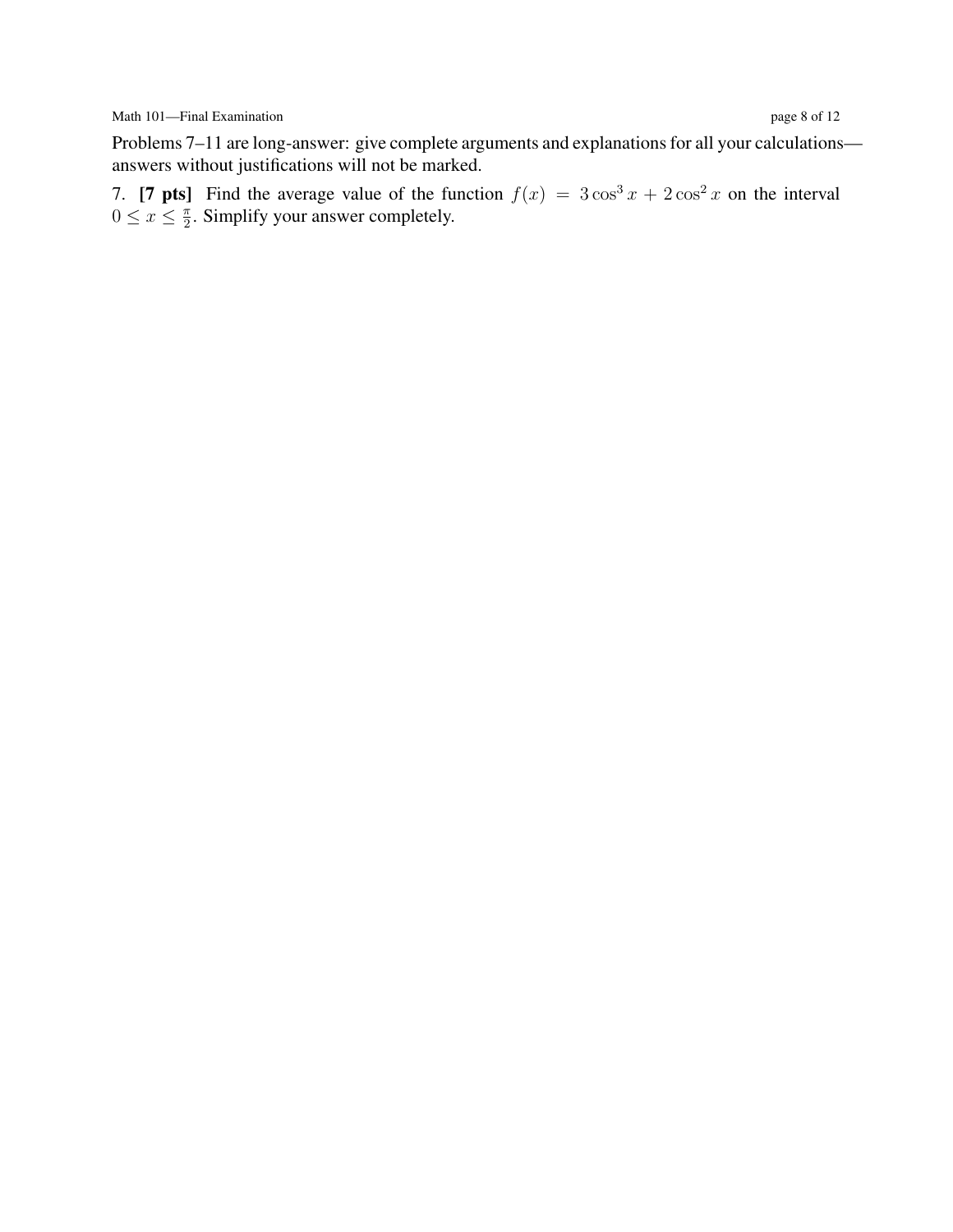Math 101—Final Examination page 9 of 12

- 8. Let A be the region to the right of the y-axis that is bounded by the graphs of  $y = x^2$  and  $y = 6 - x$ . Both parts of this question concern this region A.
	- (a) [4 pts] Find the centroid of A, assuming it has constant density  $\rho = 1$ . The area of A is  $\frac{22}{3}$  (you don't have to show this). You may leave your answer in calculator-ready form.



(b) [3 pts] Write down an expression, using horizontal slices (disks), for the volume obtained when the region  $A$  is rotated around the y-axis. Do not evaluate any integrals; simply write down an expression for the volume.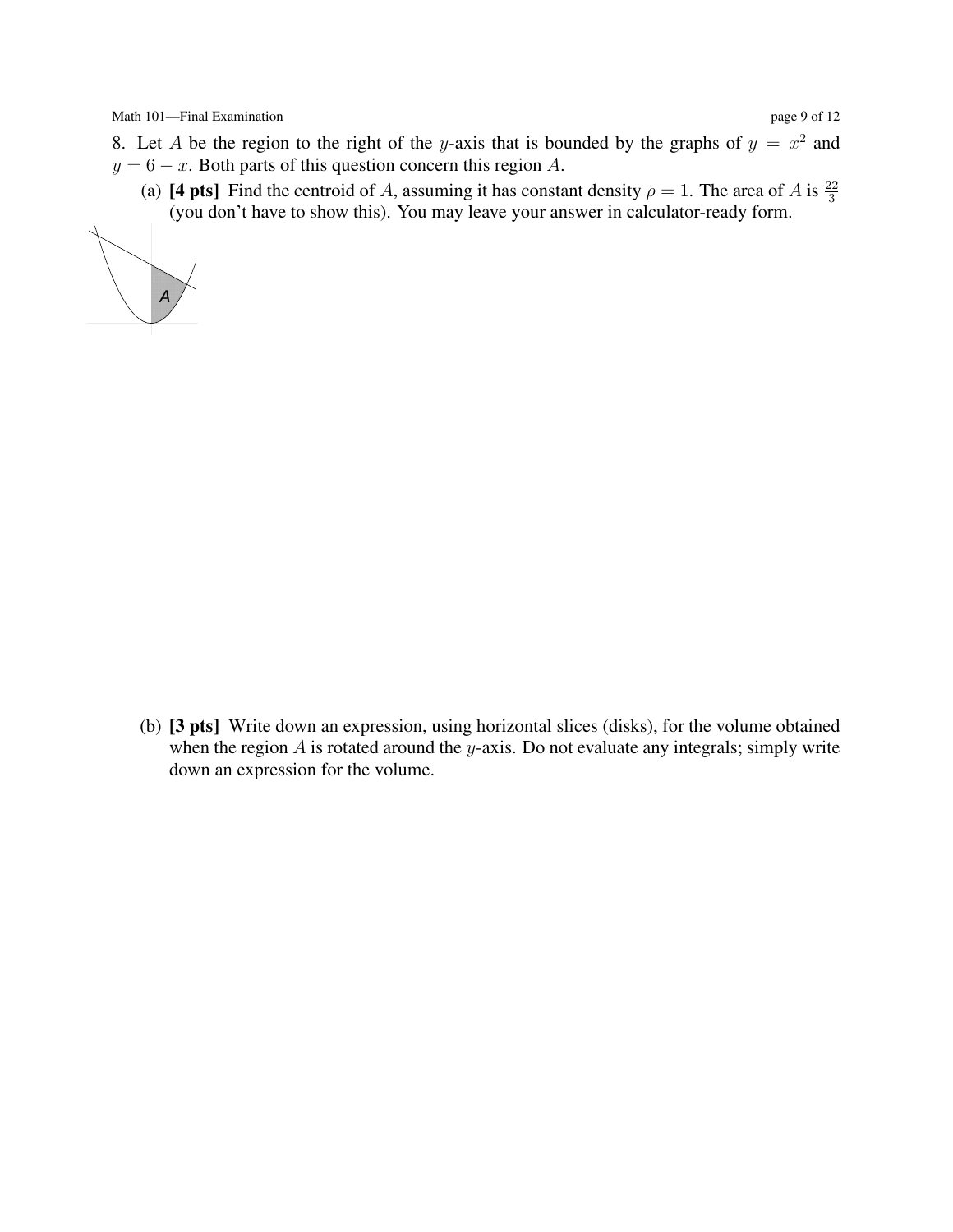Math 101—Final Examination page 10 of 12

(a) [3 pts] Write down the Simpson's Rule approximation to I with  $n = 6$ . You may leave your answer in calculator-ready form.

(b)  $[4 \text{ pts}]$  Which method of approximating I results in a smaller error bound: the Midpoint Rule with  $n = 100$  intervals, or Simpson's Rule with  $n = 10$  intervals? Justify your answer. You may use the formulas

$$
|E_M| \le \frac{K(b-a)^3}{24n^2}
$$
 and  $|E_S| \le \frac{L(b-a)^5}{180n^4}$ ,

where K is an upper bound for  $|f''(x)|$  and L is an upper bound for  $|f^{(4)}(x)|$ .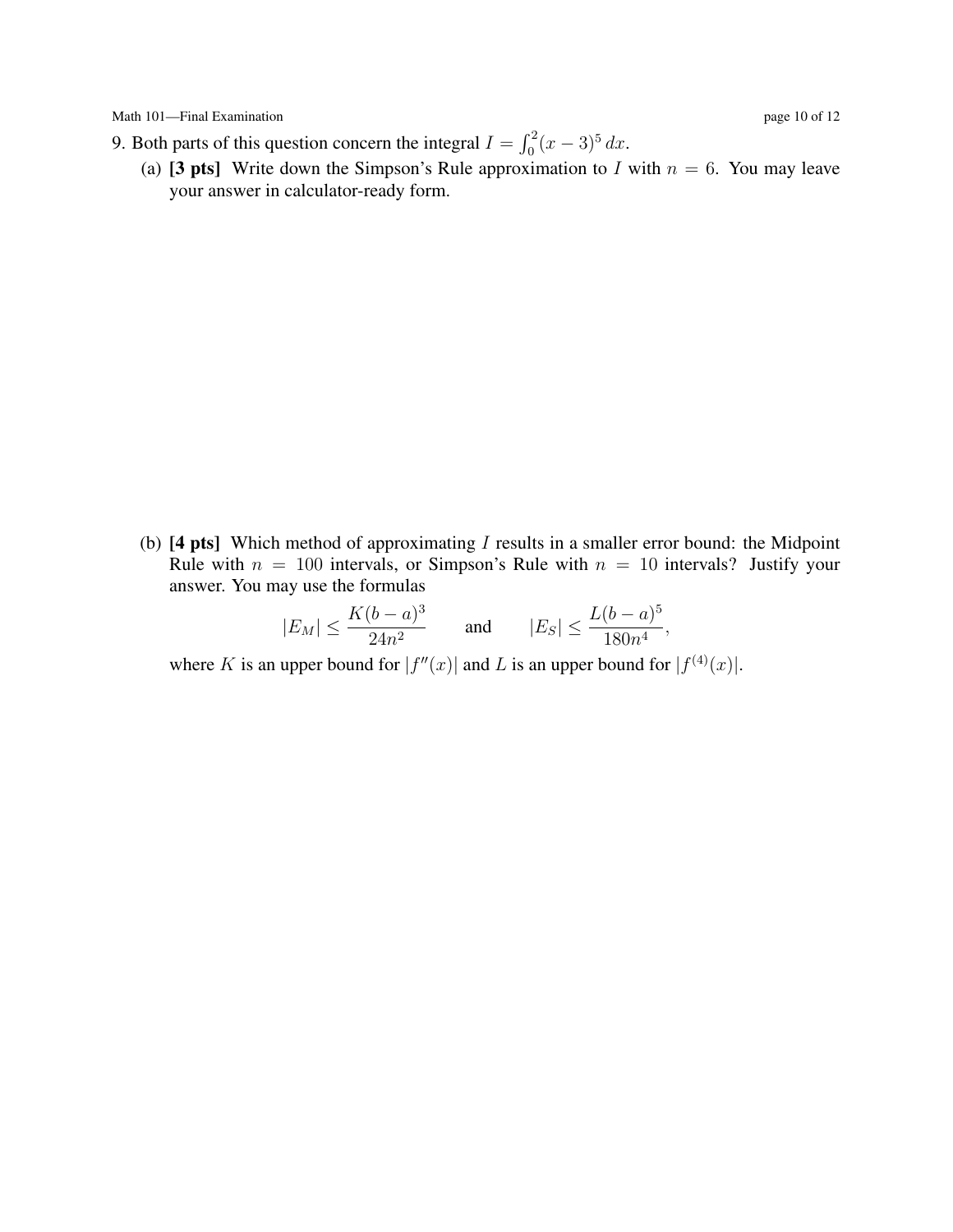Math 101—Final Examination page 11 of 12

10. Define  $f(x) = \int^x$ 0  $1 - e^{-t}$  $\frac{c}{t}$  dt.

(a) [4 pts] Show that the Maclaurin series for  $f(x)$  is  $\sum_{n=1}^{\infty}$  $n=1$  $(-1)^{n-1}$  $n \cdot n!$  $x^n$ .

(b) [3 pts] Use the Ratio Test to answer the question: for which values of x does the Maclaurin series  $\sum_{n=1}^{\infty}$  $n=1$  $(-1)^{n-1}$  $n \cdot n!$  $x^n$  converge?